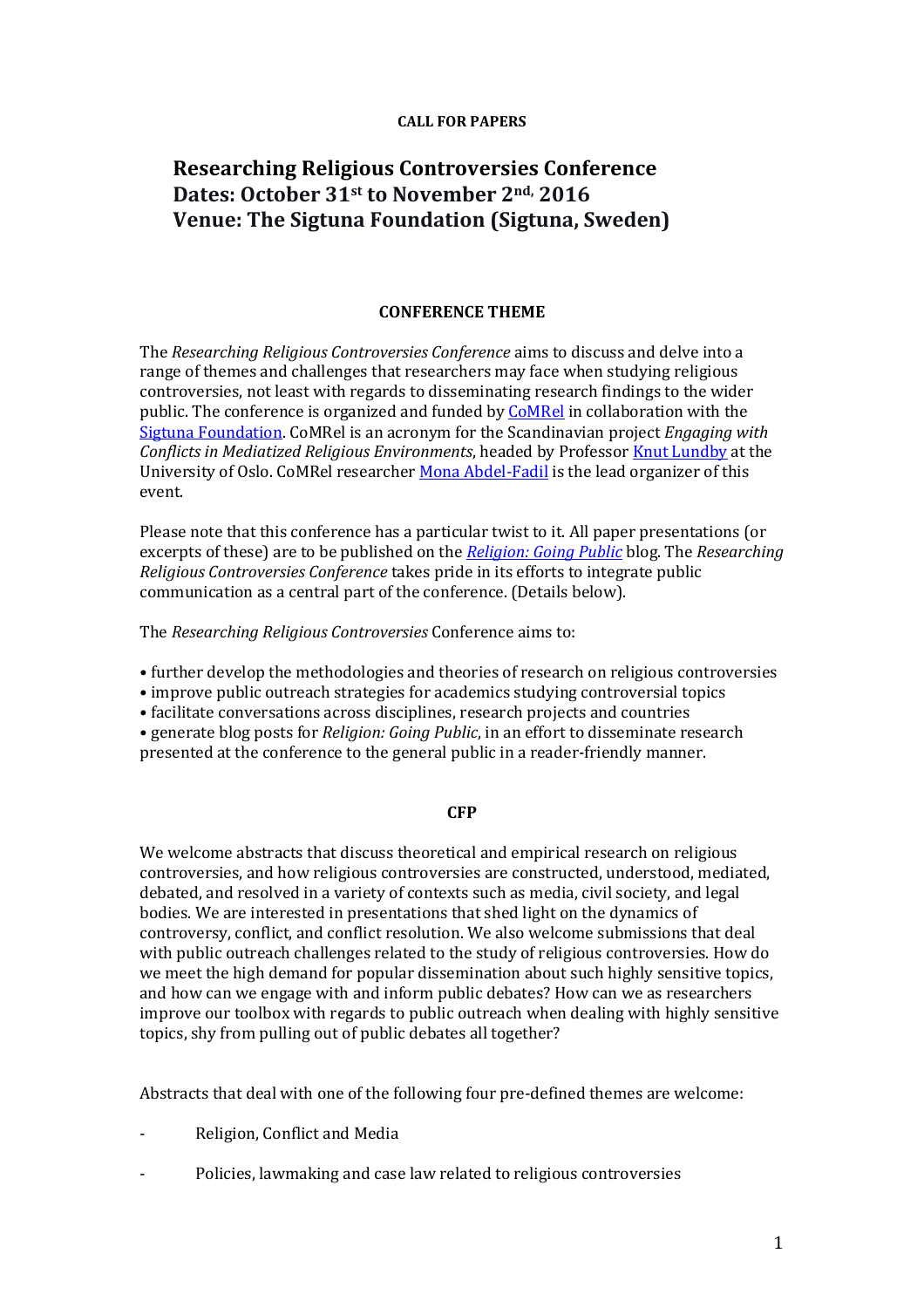- Civil society and religious controversy

- Challenges and experiences with blogging and public communication about religion and religious controversies

We also welcome abstracts that deal with other aspects of religious controversy research, than those listed in the four pre-defined themes. The deadline for abstracts is April 15<sup>th</sup>. Abstracts are to be submitted to Dag Grytli ([dag.grytli@media.uio.no\)](mailto:dag.grytli@media.uio.no) and Mona Abdel-Fadil ([mona.abdel-fadil@media.uio.no\)](mailto:mona.abdel-fadil@media.uio.no) by **12 pm (ECT) April 15th**. Early admissions are highly recommended, as there are a limited number of fully paid conference seats. We are happy to receive expressions of interest by email, both regarding submission of papers, as well as interest in acting as respondent. Abstracts are to be submitted in standard Word formats (.doc or .docx).

## **KEYNOTE**

We are very happy that the prominent digital anthropologist (and blogger) **[John Postill](http://johnpostill.com/about-me/)** has confirmed his attendance as keynote speaker, and will be speaking to us about social media and conflict, as well as academic blogging and public outreach.

John Postill is Vice-Chancellor's Senior Research Fellow at RMIT University, Melbourne, and Digital Anthropology Fellow at University College London (UCL). His publications include *Localizing the Internet* (2011), *Media and Nation Building* (2006) and the coedited volume *Theorising Media and Practice* (2010, with Birgit Bräuchler). Currently he is writing a book provisionally titled *Freedom Technologists: Digital Activism and Political Change in the Early 21st Century*, and the co-edited volume *Theorising Media and Change* (with Elisenda Ardèvol and Sirpa Tenhunen)

#### **BACKGROUND**

The Researching Religious Controversies Conference develops out of a collaboration between [CoMRel,](http://www.hf.uio.no/imk/english/research/projects/comrel/index.html) and two other research projects funded by the Norwegian Research [Council](http://www.forskningsradet.no/en/Home_page/1177315753906)'s [SAMKUL](http://www.forskningsradet.no/prognett-samkul/Home_page/1253964329585) program, namely:

*[Good Protestant, Bad Religion? Formatting Religion in Modern Society](http://www.tf.uio.no/english/research/projects/goba/index.html)* (GOBA)

 [Muslim Politics and Governance of Islam: Interactions of Structure and Culture](http://www.tf.uio.no/english/research/projects/goba/project-hub/)  [in Multi-religious Europe](http://www.tf.uio.no/english/research/projects/goba/project-hub/) (Muslim Politics)

The three SAMKUL projects share common challenges, including how to research religion and religious controversies and communicate research findings and participate in and inform public debates, in a politicized climate. Together CoMRel, GOBA and Muslim Politics launched the blog *Religion: Going Public* in the beginning of 2016.

# **CONFERENCE FORMAT**

The conference will alternate between keynote talks, paper sessions and workshop sessions. All types of sessions rely on a high level of interaction and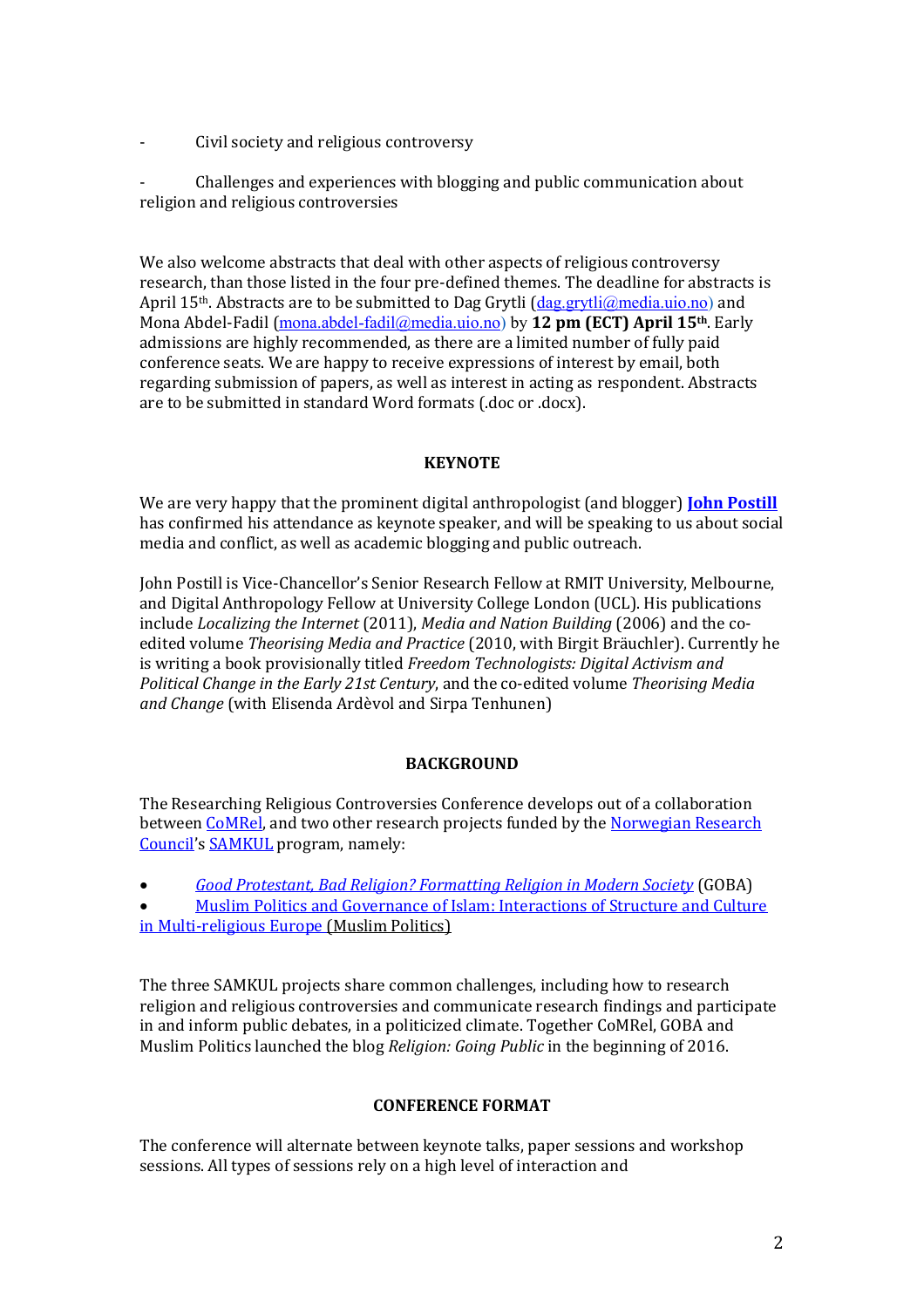discussion. All presentations will be assigned respondents. Papers are to be presented in 15 minutes or less (unless otherwise specified). We encourage all participants to stay for the entire conference, in order to maximize the possibilities of the interactive conference format.

## **TARGET GROUP**

This conference aims to bring together scholars who research religion and religious controversies from various disciplines in the humanities and social sciences, including religious studies, theology, media and communication studies, sociology, anthropology and political science.

## **UNIQUE CONFERENCE OUTPUT**

The *Researching Religious Controversies* conference is directly linked to the blog, [Religion: Going Public.](http://religiongoingpublic.com/) All papers submitted to this conference are to be submitted with the intention of becoming either a blog post or being published as a written conversational exchange on a special section of the website, currently under development and tentatively named "The Sandbox". Blog posts may be a shortened version of a paper, an excerpt of a paper, or a written version of an oral presentation at the conference (maximum 1500 words). Sandbox content may consist of a longer excerpt (maximum 3000 words), and will be posted with the intent of a dialogue with other scholars. Invitations to participate in Sandbox discussions will be issued in collaboration with the editorial board of the Religion: Going Public blog. The Researching Religious Controversies Conference is designed so as to facilitate public outreach through the production of texts for Religion: Going Public.

Author guidelines for **Religion: Going Public** blog posts are attached.

# **PRACTICAL INFORMATION**

# **Deadline for Abstracts**

The deadline for abstracts is **April 15th.** Abstracts are to be submitted to Dag Grytli ([dag.grytli@media.uio.no\)](mailto:dag.grytli@media.uio.no) and Mona Abdel-Fadil ([mona.abdel-fadil@media.uio.no\)](mailto:mona.abdel-fadil@media.uio.no) by 12 pm (ECT) April 15th . You will be notified by May 15th whether or not your abstract was accepted.

# **Arrival and Departure Times**

The conference spans from the morning of October 30th until the early afternoon of November 2<sup>nd</sup>. (Current time estimates, start at 10 am on Oct  $30<sup>th</sup>$ , ending at 1 pm on November 2nd). Exact times will be allocated once the abstracts are in and the programme is set.

#### **Venue**

Th[e Sigtuna Foundation](http://www.sigtunastiftelsen.se/) is conveniently located 15 minutes by taxi from Arlanda Airport, and is a great location for academic dialogue in beautiful surroundings.

#### **Costs**

CoMRel (backed by Research Council of Norway) and the Sigtuna Foundation cover costs of food and accommodation and the conference itself for up to 30 participants. Priority will be given to paper presenters and respondents. All participants must pay for